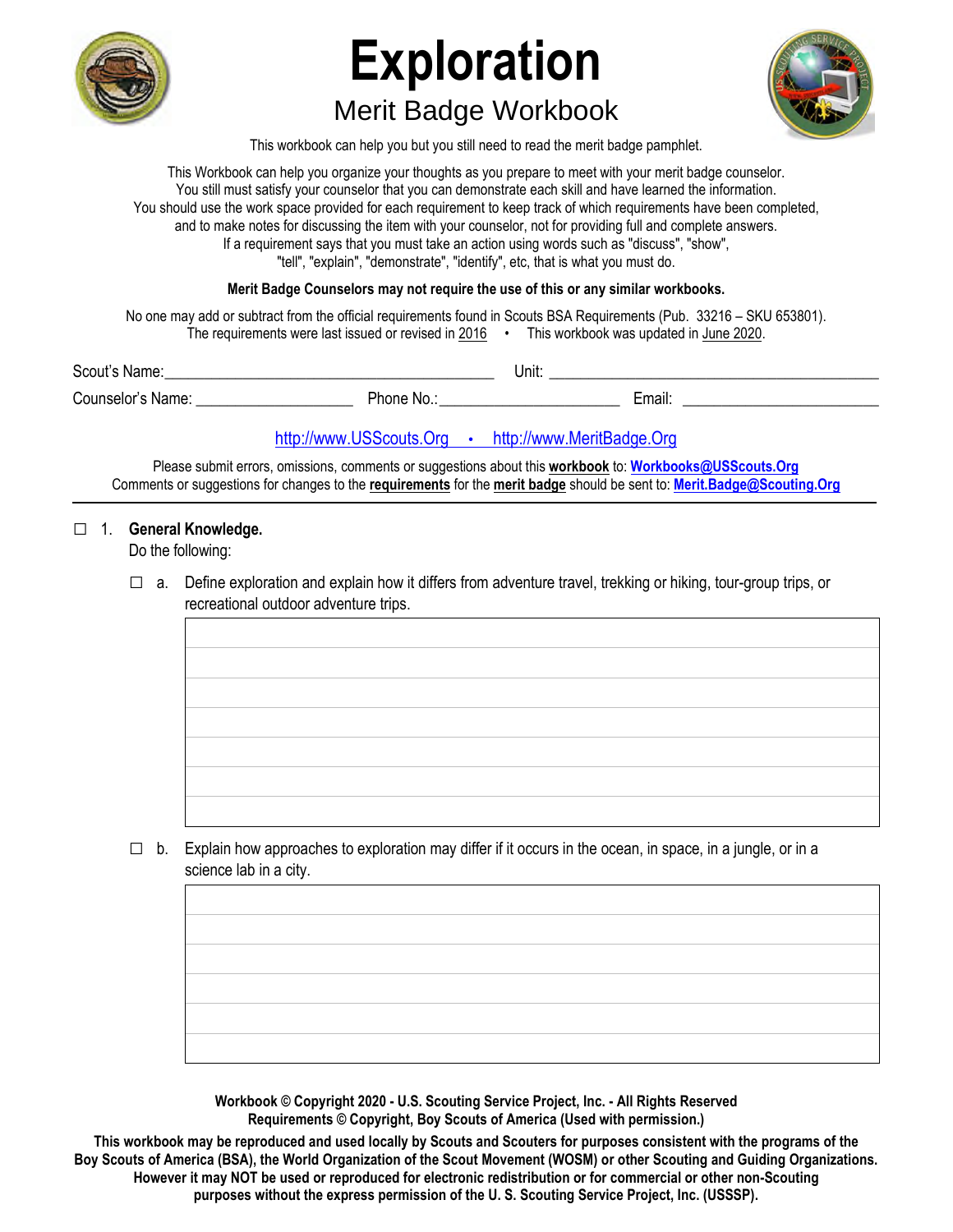### □ 2. **History of Exploration.**

Discuss with your counselor the history of exploration.

 Select a field of study with a history of exploration to illustrate the importance of exploration in the development of that field (for example, aerospace, oil industry, paleontology, oceanography, etc.).

Field of Study:



### □ 3. **Importance of Exploration.**

Explain to your counselor why it is important to explore. Discuss the following:

 $\Box$  a. Why it is important for exploration to have a scientific basis

 $\square$  b. How explorers have aided in our understanding of our world

 $\Box$  c. What you think it takes to be an explorer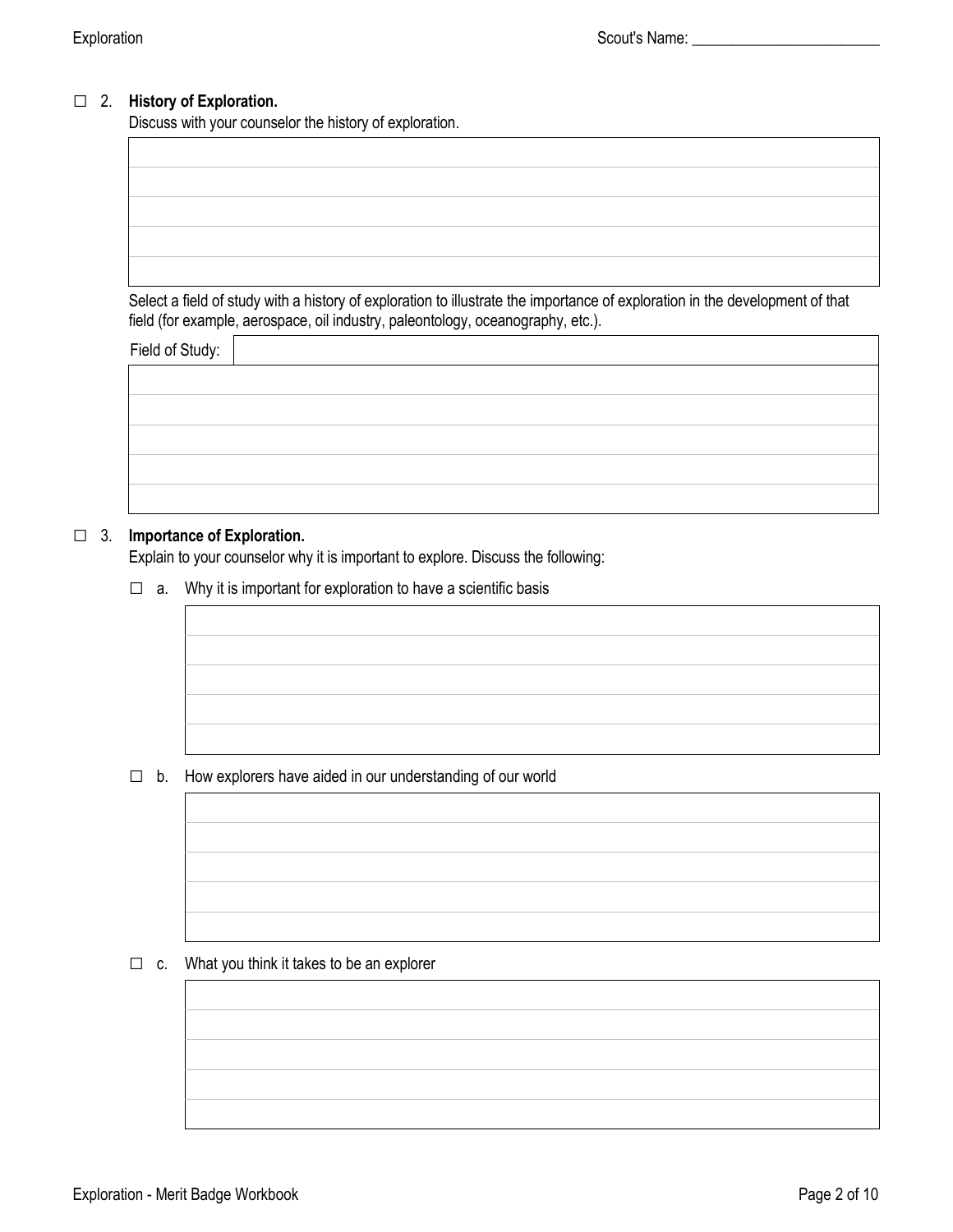# □ 4. **Real-Life Exploration.**

Do ONE of the following:

□ a. Learn about a living explorer. Create a short report or presentation (verbal, written, or multimedia slide presentation) on this individual's objectives and the achievements of one of the explorer's expeditions. Share what you have learned with your counselor and unit.

| Explorer: |  |
|-----------|--|
|           |  |
|           |  |
|           |  |
|           |  |
|           |  |
|           |  |
|           |  |

 $\Box$  b. Learn about an actual scientific exploration expedition. Gather information about the mission objectives and the expedition's most interesting or important discoveries. Share what you have learned with your counselor and unit. Tell how the information gained from this expedition helped scientists answer important questions.

| Expedition: |  |
|-------------|--|
|             |  |
|             |  |
|             |  |
|             |  |
|             |  |
|             |  |
|             |  |

 $\Box$  c. Learn about types of exploration that may take place in a laboratory or scientific research facility (medicine, biology, chemistry, physics, astronomy, etc.). Explain to your counselor how laboratory research and exploration are similar to field research and exploration.

| Type of Exploration: |  |
|----------------------|--|
|                      |  |
|                      |  |
|                      |  |
|                      |  |
|                      |  |
|                      |  |
|                      |  |
|                      |  |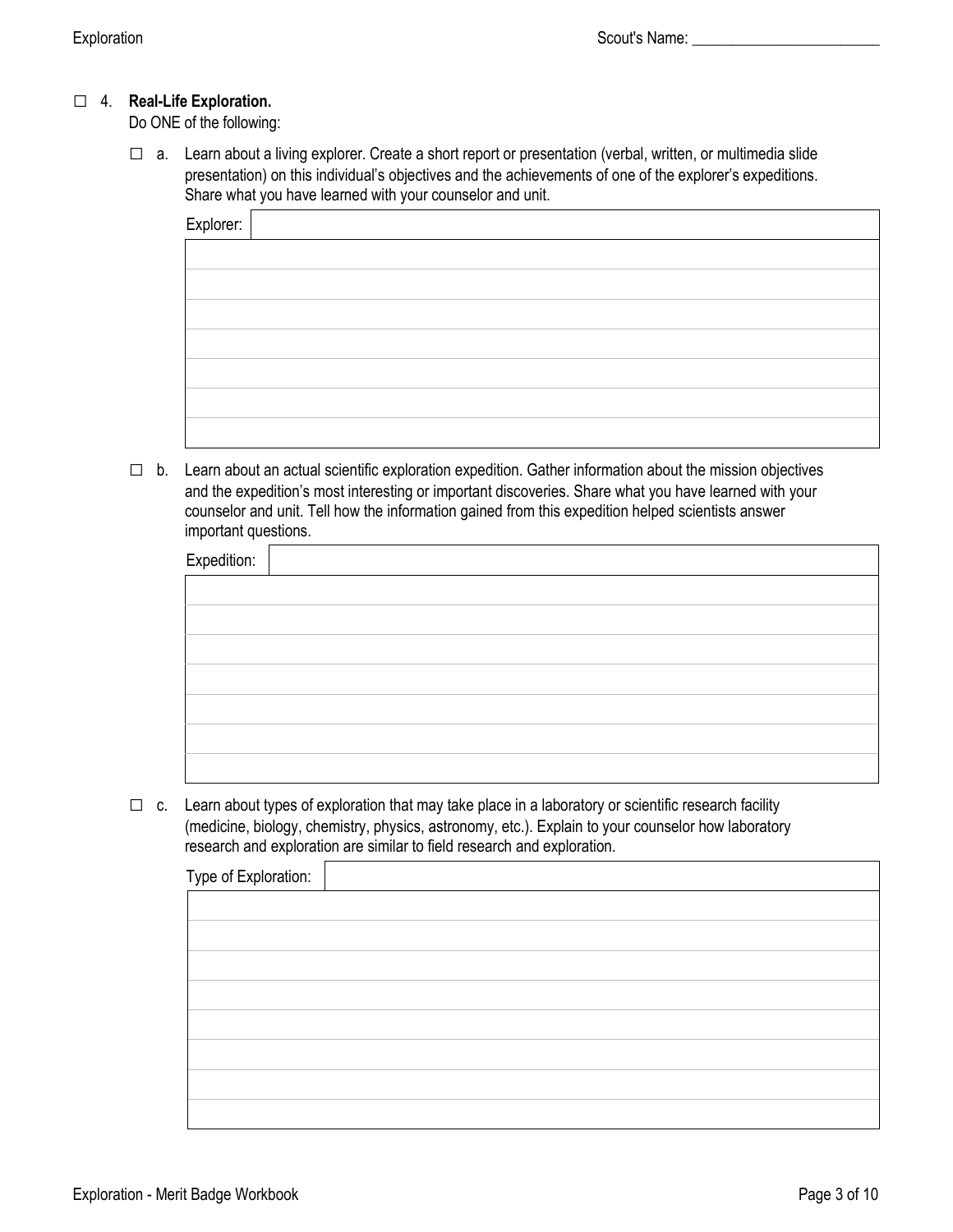### □ 5. **Exploration in Lab and Field.**

Do ONE of the following, and share what you learn with your counselor:

 $\square$  a. With your parent's permission and counselor's approval, visit either in person or via the internet an exploration sponsoring organization (such as The Explorers Club, National Geographic Society, Smithsonian Institution, Alpine Club, World Wildlife Fund, or similar organization). Find out what type(s) of exploration the organization supports.

| Organization: |  |
|---------------|--|
|               |  |
|               |  |
|               |  |
|               |  |
|               |  |

 $\Box$  b. With permission and approval, visit either in person or via the internet a science lab, astronomical observatory, medical research facility, or similar site. Learn what exploration is done in this facility.

| Site Visited: |  |  |  |
|---------------|--|--|--|
|               |  |  |  |
|               |  |  |  |
|               |  |  |  |
|               |  |  |  |
|               |  |  |  |

#### □ 6. **Expedition Planning.**

Discuss with your counselor each of the following steps for conducting a successful exploration activity. Explain the need for each step.

 $\Box$  a. Identify the objectives (establish goals).

#### $\Box$  b. Plan the mission. Create an expedition agenda or schedule.

| <u> 1989 - Johann Harry Harry Harry Harry Harry Harry Harry Harry Harry Harry Harry Harry Harry Harry Harry Harry</u> |  |  |
|-----------------------------------------------------------------------------------------------------------------------|--|--|
|                                                                                                                       |  |  |
| ,我们也不会有什么?""我们的人,我们也不会有什么?""我们的人,我们也不会有什么?""我们的人,我们也不会有什么?""我们的人,我们也不会有什么?""我们的人                                      |  |  |
|                                                                                                                       |  |  |
| ,我们也不会有什么?""我们的人,我们也不会有什么?""我们的人,我们也不会有什么?""我们的人,我们也不会有什么?""我们的人,我们也不会有什么?""我们的人                                      |  |  |
|                                                                                                                       |  |  |
| ,我们也不会不会不会。""我们的,我们也不会不会不会。""我们的,我们也不会不会不会不会。""我们的,我们也不会不会不会不会。""我们的,我们也不会不会不会不会                                      |  |  |
|                                                                                                                       |  |  |
|                                                                                                                       |  |  |
|                                                                                                                       |  |  |
| ,我们也不会有什么?""我们的人,我们也不会不会不会。""我们的人,我们也不会不会不会不会。""我们的人,我们也不会不会不会不会。""我们的人,我们也不会不会不                                      |  |  |
|                                                                                                                       |  |  |
|                                                                                                                       |  |  |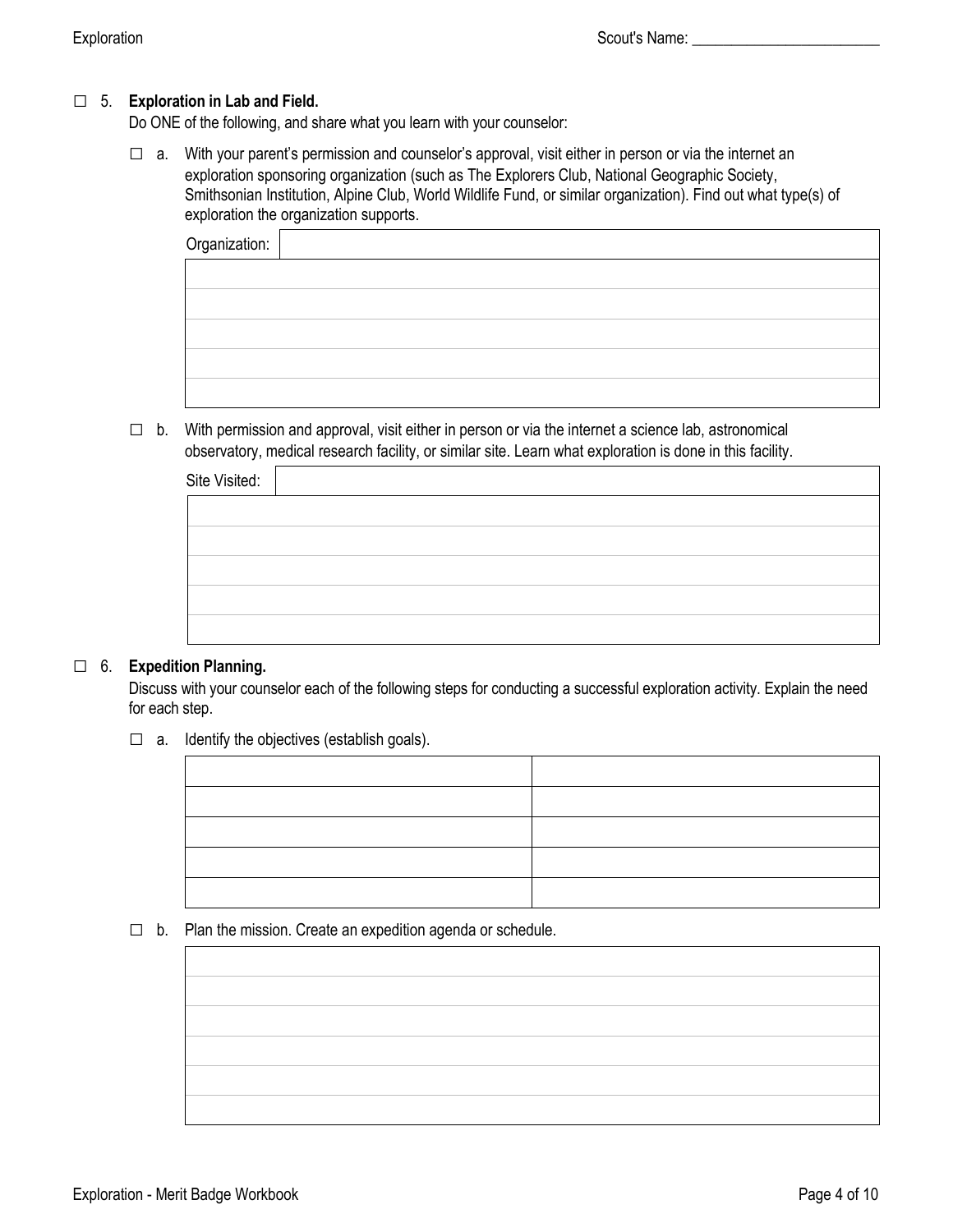□ List potential documents or permits needed.

□ c. Budget and plan for adequate financial resources. Estimate costs for travel, equipment, accommodations, meals, permits or licenses, and other expedition expenses.

 $\Box$  d. Determine equipment and supplies required for personal and mission needs for the length of the expedition.

□ e. Determine communication and transportation needs. Plan how to keep in contact with your base or the outside world, and determine how you will communicate with each other on-site.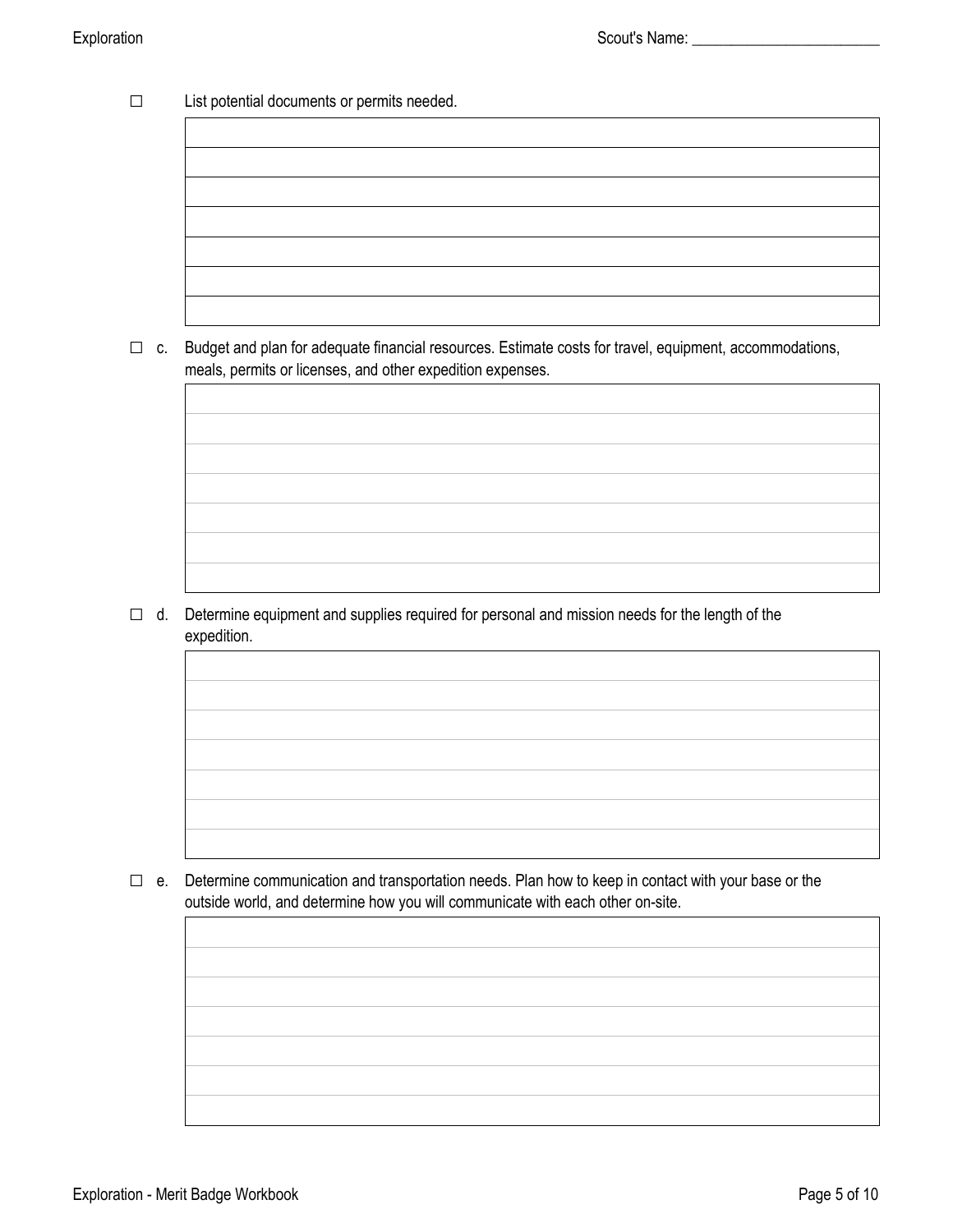□ f. Establish safety and first aid procedures (including planning for medical evacuation).

□ Identify the hazards that explorers could encounter on the expedition, and establish procedures to prevent or avoid those hazards.

| Hazard | Procedure to Prevent or Avoid |
|--------|-------------------------------|
|        |                               |
|        |                               |
|        |                               |
|        |                               |
|        |                               |
|        |                               |
|        |                               |

 $\Box$  g. Determine team selection. Identify who is essential for the expedition to be successful and what skills are required by the expedition leader.

□ h. Establish detailed recordkeeping (documentation) procedures. Plan the interpretation and sharing of information at the conclusion of the expedition.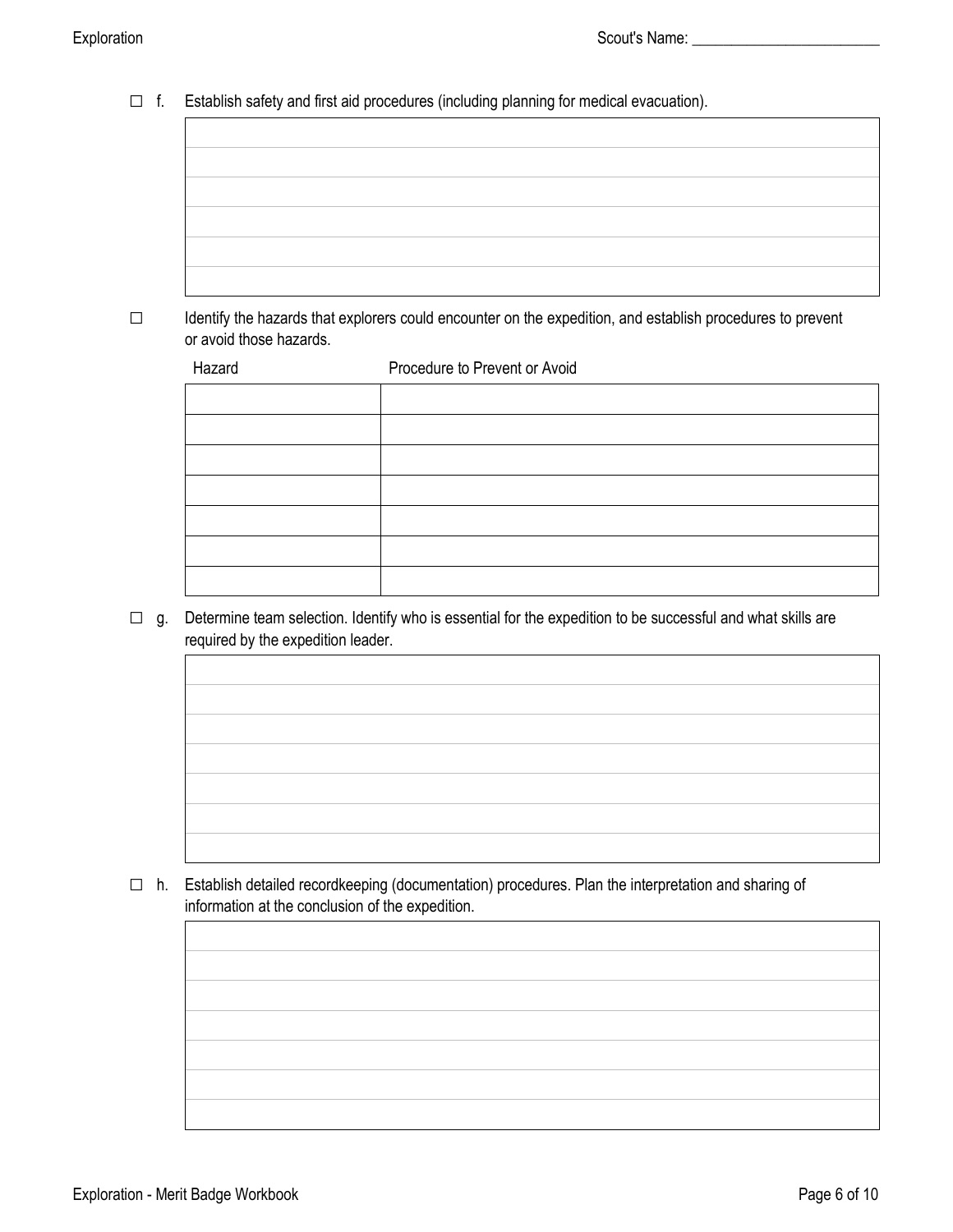## □ 7. **Prepare for an Expedition.**

With your parent's permission and counselor's approval, prepare for an actual expedition to an area you have not previously explored; the place may be nearby or far away. Do the following:

□ a. Make your preparations under the supervision of a trained expedition leader, expedition planner, or other qualified adult experienced in exploration (such as a school science teacher, museum representative, or qualified instructor).

 $\Box$  b. Use the steps listed in requirement 6 to guide your preparations. List the items of equipment and supplies you will need.

□ Discuss with your counselor why you chose each item and how it will be of value on the expedition.

| the control of the control of the control of the control of the control of<br>the control of the control of the control of the control of the control of<br>the control of the control of the control of the control of the control of<br>the control of the control of the control of the control of the control of the control of the control of the control of the control of the control of the control of the control of the control of the control of the control |  |
|-------------------------------------------------------------------------------------------------------------------------------------------------------------------------------------------------------------------------------------------------------------------------------------------------------------------------------------------------------------------------------------------------------------------------------------------------------------------------|--|
|                                                                                                                                                                                                                                                                                                                                                                                                                                                                         |  |
|                                                                                                                                                                                                                                                                                                                                                                                                                                                                         |  |
|                                                                                                                                                                                                                                                                                                                                                                                                                                                                         |  |
|                                                                                                                                                                                                                                                                                                                                                                                                                                                                         |  |
|                                                                                                                                                                                                                                                                                                                                                                                                                                                                         |  |
|                                                                                                                                                                                                                                                                                                                                                                                                                                                                         |  |
|                                                                                                                                                                                                                                                                                                                                                                                                                                                                         |  |
|                                                                                                                                                                                                                                                                                                                                                                                                                                                                         |  |
|                                                                                                                                                                                                                                                                                                                                                                                                                                                                         |  |
|                                                                                                                                                                                                                                                                                                                                                                                                                                                                         |  |
|                                                                                                                                                                                                                                                                                                                                                                                                                                                                         |  |
|                                                                                                                                                                                                                                                                                                                                                                                                                                                                         |  |
|                                                                                                                                                                                                                                                                                                                                                                                                                                                                         |  |
|                                                                                                                                                                                                                                                                                                                                                                                                                                                                         |  |
|                                                                                                                                                                                                                                                                                                                                                                                                                                                                         |  |
|                                                                                                                                                                                                                                                                                                                                                                                                                                                                         |  |
|                                                                                                                                                                                                                                                                                                                                                                                                                                                                         |  |
|                                                                                                                                                                                                                                                                                                                                                                                                                                                                         |  |
|                                                                                                                                                                                                                                                                                                                                                                                                                                                                         |  |
|                                                                                                                                                                                                                                                                                                                                                                                                                                                                         |  |
|                                                                                                                                                                                                                                                                                                                                                                                                                                                                         |  |
|                                                                                                                                                                                                                                                                                                                                                                                                                                                                         |  |
|                                                                                                                                                                                                                                                                                                                                                                                                                                                                         |  |
|                                                                                                                                                                                                                                                                                                                                                                                                                                                                         |  |
|                                                                                                                                                                                                                                                                                                                                                                                                                                                                         |  |
|                                                                                                                                                                                                                                                                                                                                                                                                                                                                         |  |
|                                                                                                                                                                                                                                                                                                                                                                                                                                                                         |  |
|                                                                                                                                                                                                                                                                                                                                                                                                                                                                         |  |
|                                                                                                                                                                                                                                                                                                                                                                                                                                                                         |  |
|                                                                                                                                                                                                                                                                                                                                                                                                                                                                         |  |
|                                                                                                                                                                                                                                                                                                                                                                                                                                                                         |  |
|                                                                                                                                                                                                                                                                                                                                                                                                                                                                         |  |
|                                                                                                                                                                                                                                                                                                                                                                                                                                                                         |  |
|                                                                                                                                                                                                                                                                                                                                                                                                                                                                         |  |
|                                                                                                                                                                                                                                                                                                                                                                                                                                                                         |  |
|                                                                                                                                                                                                                                                                                                                                                                                                                                                                         |  |
|                                                                                                                                                                                                                                                                                                                                                                                                                                                                         |  |
|                                                                                                                                                                                                                                                                                                                                                                                                                                                                         |  |
|                                                                                                                                                                                                                                                                                                                                                                                                                                                                         |  |
|                                                                                                                                                                                                                                                                                                                                                                                                                                                                         |  |
|                                                                                                                                                                                                                                                                                                                                                                                                                                                                         |  |
|                                                                                                                                                                                                                                                                                                                                                                                                                                                                         |  |
|                                                                                                                                                                                                                                                                                                                                                                                                                                                                         |  |
|                                                                                                                                                                                                                                                                                                                                                                                                                                                                         |  |
|                                                                                                                                                                                                                                                                                                                                                                                                                                                                         |  |
|                                                                                                                                                                                                                                                                                                                                                                                                                                                                         |  |
|                                                                                                                                                                                                                                                                                                                                                                                                                                                                         |  |

□ Determine who should go on the expedition.

| the control of the control of the control of the control of the control of the control of the control of the control of the control of the control of the control of the control of the control of the control of the control |  |
|-------------------------------------------------------------------------------------------------------------------------------------------------------------------------------------------------------------------------------|--|
|                                                                                                                                                                                                                               |  |
|                                                                                                                                                                                                                               |  |
|                                                                                                                                                                                                                               |  |
|                                                                                                                                                                                                                               |  |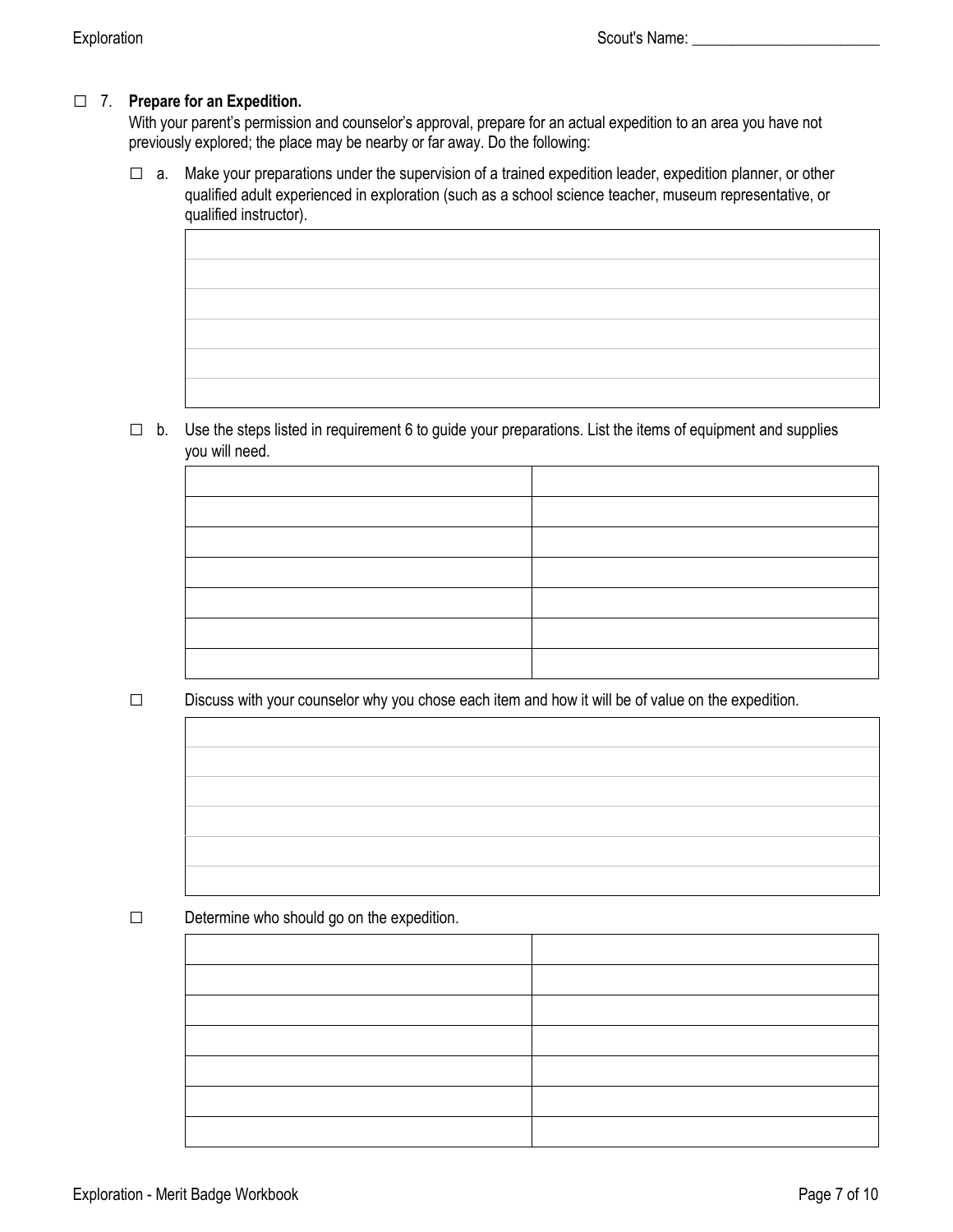$\Box$  c. Conduct a pre-expedition check, covering the steps in requirement 6, and share the results with your counselor.

□ With your counselor, walk through the Sweet Sixteen of BSA Safety for your expedition. Ensure that all foreseeable hazards for your expedition are adequately addressed.

Subject

- □ 1. Qualified Supervision
- □ 2. Physical Fitness
- □ 3. Buddy System
- □ 4. Safe Area or Course
- □ 5. Equipment Selection and Maintenance
- □ 6. Personal Safety Equipment
- □ 7. Safety Procedures and Policies
- □ 8. Skill Level Limits
- □ 9. Weather Check
- $\square$  10. Planning
- □ 11. Communications
- □ 12. Permits and Notices
- □ 13. First-Aid Resources
- □ 14. Applicable Laws
- □ 15. CPR Resource
- □ 16. Discipline

### □ 8. **Go on an Expedition.**

Complete the following:

 $\Box$  a. With your parent's permission and under the supervision of your merit badge counselor or a counselorapproved qualified person, use the planning steps you learned in requirement 6 and the preparations you completed in requirement 7 to personally undertake an actual expedition to an area you have not previously explored.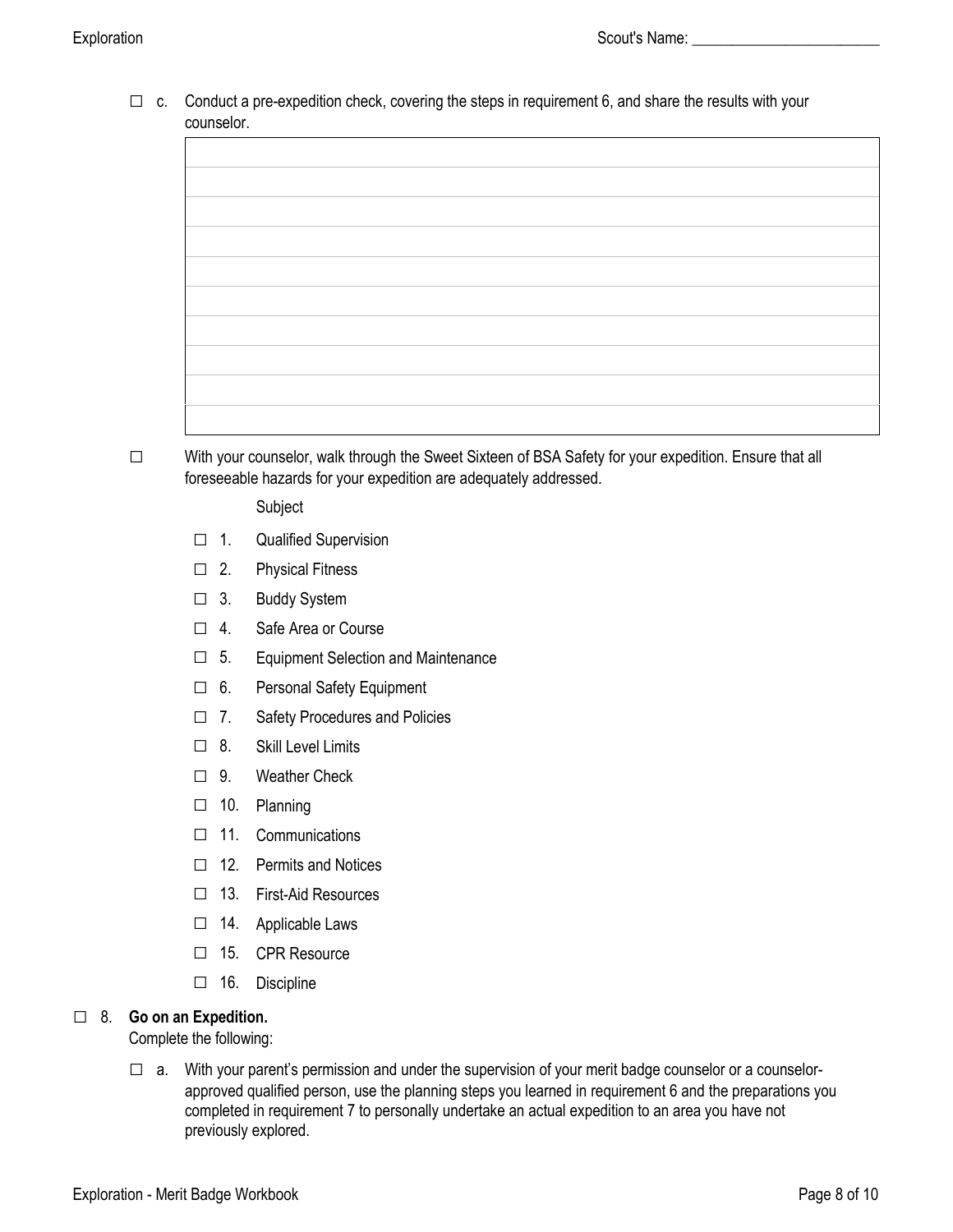□ b. Discuss with your counselor what is outdoor ethics and its role in exploration and enjoying the outdoors responsibly.

□ c. After you return, compile a report on the results of your expedition and how you accomplished your objective(s). Include a statement of the objectives, note your findings and observations, include photos, note any discoveries, report any problems or adverse events, and have a conclusion (whether you reached your objective or not). The post-expedition report must be at least one page and no more than three; one page can be photos, graphs, or figures.

#### □ 9. **Career Opportunities.**

Identify three career opportunities in exploration.

| Career    | Pick one and explain to your counselor how to prepare for such a career. |
|-----------|--------------------------------------------------------------------------|
|           |                                                                          |
|           |                                                                          |
|           |                                                                          |
|           |                                                                          |
|           |                                                                          |
|           |                                                                          |
|           |                                                                          |
|           | Discuss what education and training are required,                        |
| Education |                                                                          |
|           |                                                                          |
|           |                                                                          |
|           |                                                                          |
|           |                                                                          |
| Training  |                                                                          |